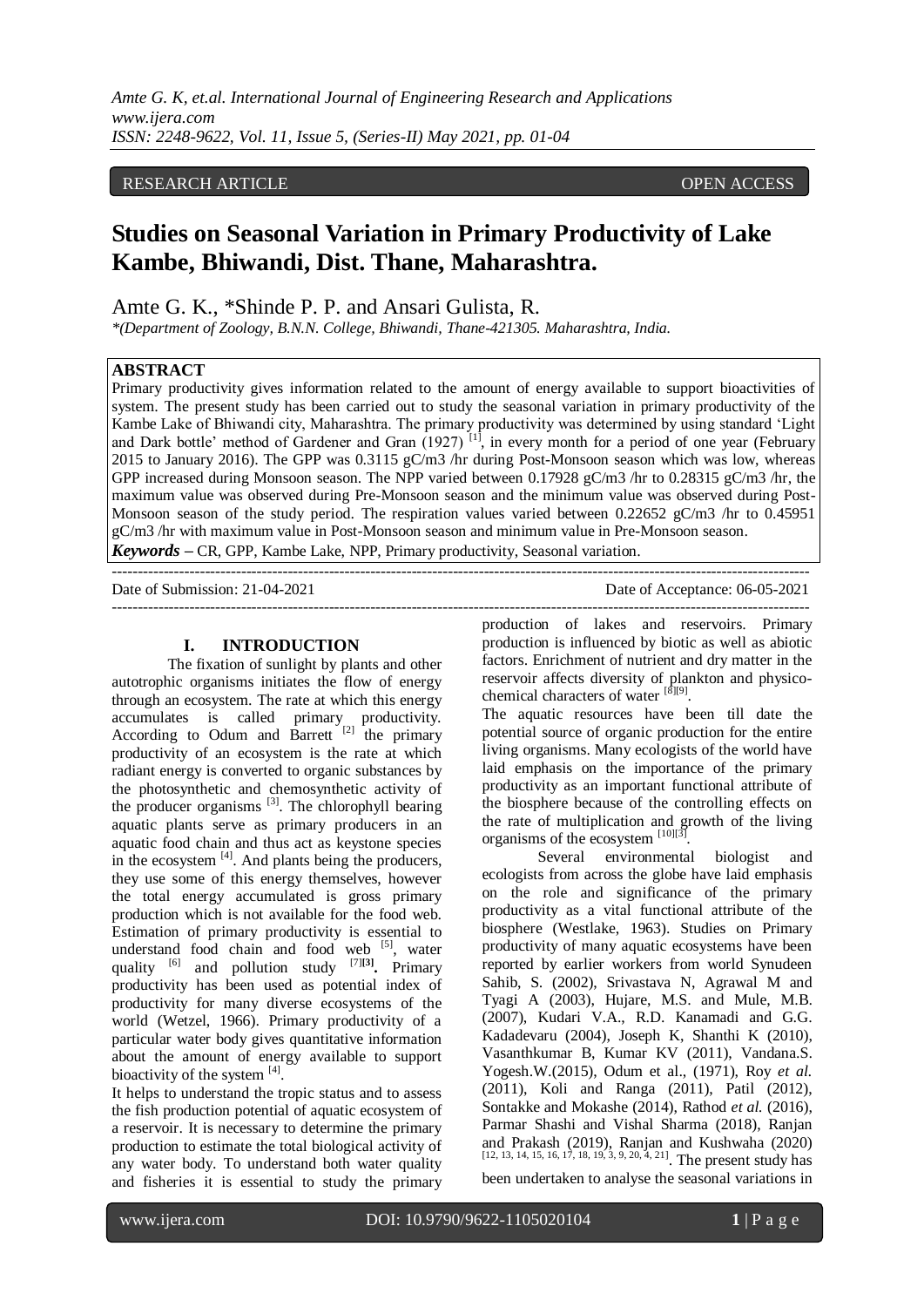*Amte G. K, et.al. International Journal of Engineering Research and Applications www.ijera.com ISSN: 2248-9622, Vol. 11, Issue 5, (Series-II) May 2021, pp. 01-04*

Primary productivity in freshwater lake Kambe, Bhiwandi, Dist. Thane, Maharashtra.

#### **II. MATERIALS AND METHODS**

**2.1 Study area: -** Kambe lake (latitude 19.313319'N and longitude 73.039003'E) is located in Kambe village of Bhiwandi city. The lake is used for irrigation and aquaculture purposes. The time of exposure (incubation period) in the present study was for the period of 2 hours. The dissolved oxygen is estimated by initial bottle and light and dark bottle method of Winkler<sup>[6][2]</sup>. Initial dissolved oxygen values were recorded from each site by Winkler method. Light and Dark Bottles were submerged for three hours, after which they were withdrawn and the final dissolved oxygen in each was measured on spot. The oxygen production values were converted into its carbon equivalents using a factor of 0.375 [4] **.**  The observed Gross Primary Productivity (GPP), Net Primary Productivity (NPP) and Community Respiration (CR) in mg/l/hr were converted into gC/m3 /hr by multiplying these values with a factor of 0.375 as Studies suggested by Benton AH  $^{[11]}$  et al. The Gross Primary Productivity (GPP), Net Primary Productivity (NPP) and Community Respiration (CR) were estimated by using following formulae of  $^{[10][3]}$ .

Net production efficiency (NPE): (%) = NPP/GPP  $\times$ 100

GPP Respiration (% of GPP):  $% = CR/GPP \times 100$ 



**Fig. 1: Satellite location of Kambe Lake, Bhiwandi, Dist. Thane, Maharashtra, India.**

# **III. RESULT**

In the present study, primary productivity of Kambe Lake has been calculated. Seasonal record of primary productivity recorded as Gross primary productivity, Net primary productivity, Community respiration, from Kambe Lake during February 2015 to January 2016 is depicted in Table 1.

| <b>Table 1: Seasonal record of Primary Productivity</b> |
|---------------------------------------------------------|
| of Kambe Lake during February 2015 to January           |
| 2016                                                    |

| <i><u>AU LUA</u></i> |                |                |                |  |
|----------------------|----------------|----------------|----------------|--|
| <b>Parameters</b>    | Pre-           | <b>Monsoon</b> | Post-          |  |
|                      | <b>Monsoon</b> |                | <b>Monsoon</b> |  |
| GPP                  | 0.50967        | 0.52807        | 0.3115         |  |
| <b>NPP</b>           | 0.28315        | 0.24541        | 0.17928        |  |
| СR                   | 0.22652        | 0.28313        | 0.45951        |  |

Abbreviation: GPP = Gross Primary Productivity, NPP= Net Primary Productivity, CR= Community Respiration



**Fig. 2: Seasonal variation in GPP, NPP and CR in Kambe Lake.**

#### **3.1 Gross Primary Productivity (gC/m3 /hr):**

Seasonal record of GPP in Kambe Lake showed lower value in Post-Monsoon season (0.3115 gC/m3 /hr) and higher value in Monsoon season (0.52807  $gC/m3$  /hr).

#### **3.2 Net Primary Productivity (gC/m3 /hr):**

Seasonal record at Kambe Lake was minimum in Post-Monsoon season (0.17928 gC/m3 /hr) and higher in Pre-Monsoon season (0.28315 gC/m3 /hr).

# **3.3 Community Respiration (gC/m3 /hr):**

Seasonal record at Kambe Lake showed minimum CR value in Pre-Monsoon season (0.22652 gC/m3 /hr) and maximum value in Post-Monsoon season (0.45951 gC/m3 /hr).

### **IV. DISCUSSION**

Seasonal study of GPP indicated that there is a decline from Monsoon to Post-Monsoon season. Primary productivity of any aquatic ecosystem mostly depends upon nutrient input, algae, macrophytes, green bacteria and temperature [22]. Seasonal record of GPP in Kambe Lake showed lower in Post-Monsoon season (0.3115 gC/m3 /hr) and higher in Monsoon season (0.52807 gC/m3 /hr). Minimum average temperature of 25.6°C was reported during Post-Monsoon season and comparatively GPP (0.3115 gC/m3 /hr) was also recorded during Post-Monsoon season. The highest rate of Primary productivity (0.52807 gC/m3 /hr)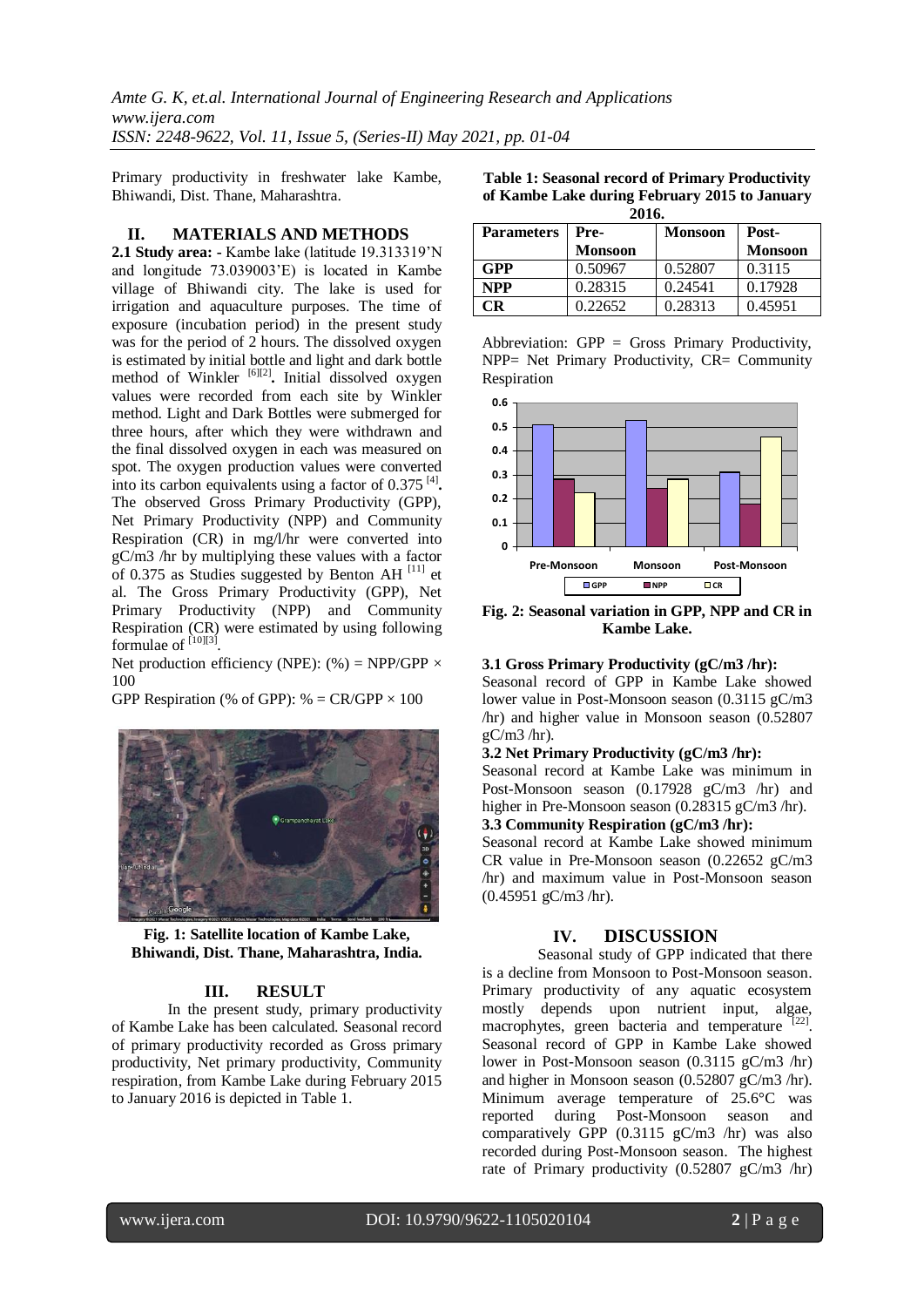*Amte G. K, et.al. International Journal of Engineering Research and Applications www.ijera.com ISSN: 2248-9622, Vol. 11, Issue 5, (Series-II) May 2021, pp. 01-04*

was observed in Monsoon season along with the temperature (26.75°C) which may be due to phytoplankton diversity as rain helped in accumulation of organic matter from decomposed macrophyte vegetation and also due to high velocity of wind there is a continuous mixing of bottom and surface water, the sediments brought up and mix with the photic zone which ultimately increases the production [23]. Whereas low Primary productivity in Post-Monsoon season may be due to low light intensity, temperature and reduced phytoplankton  $[24,$ 25, 3] .

Seasonal record of NPP of Kambe Lake was minimum in Post-Monsoon season (0.17928 gC/m3 /hr) and higher in Pre-Monsoon season (0.28315 gC/m3 /hr). NPP value of 0.23 gC/m3/hr during summer season of 2009-10 reported in the Nagaram tank of Warangal district of Andhra Pradesh<sup>[26]</sup> and also in Morawane dam the NPP value 0.042 gC/m3 of Vashishthi river in the year 2015 <sup>[22]</sup> were observed. Ugeshkumari  $(2017)$ <sup>[27]</sup> reported the NPP of Lake Chole and Lake Bhoirwadi, maximum during summer i.e., Pre-Monsoon and minimum during winter i.e., Post-Monsoon. Paul *et al.* (2006) <sup>[28]</sup> also reported the same trend for NPP. Similar thought was earlier resonated by Maheshwari et al.  $(2015)$ <sup>[29]</sup>. The maximum productivity during Pre-Monsoon season may be due to bright sunshine, high temperature, high phytoplankton density and algal bloom as per the opinion of Mitsch *et al.* (1993)<sup>[24]</sup>. The winter minima primary productivity may be attributed to dull sunlight, low phytoplankton density, decreased DO, and chlorophyll  $a^{[22]}$ .

The CR in the present study was found to be maximum during Post-Monsoon season, this is in accordance with Ugeshkumari (2017)  $^{[27]}$ . The CR maxima during winter in both lakes probably indicates that the amount of food or organic matter consumed for respiration was high.

#### **V. CONCLUSION**

The productivity of any water body mainly depends on the presence of nutrients. Based on the result it can be concluded that the lake Kambe is mesotrophic in nature and can be used for aquaculture.

#### **ACKNOWLEDGEMENT**

The authors are thankful to Hon. Shri. Vijay Jadhav, President, Hon. Shri B.D. Kale, Executive President P.A.J.B.S.U. Mandal, Bhiwandi, Dr. Ashok D. Wagh, Principal, and Dr. R. S. Lendhe, HOD of Zoology Department of B.N.N. College, Bhiwandi for providing necessary laboratory facilities and support.

#### **REFERENCES**

- [1]. Gardner T, Gran HH. Investigation of the production of plankton in the Oslo Fiord. Rapp. Et Proc-Verb. Cons Internat. Explore Scient Mer Mediterr. 1927; 42:1-48.
- [2]. Odum EP, Barrett GW. Fundamentals of Ecology. Edn 5, Thomson Brooks Australia, 2008.
- [3]. Sontakke, G. K., Mokashe, S. S., Seasonal variation in primary productivity of two freshwater lakes of Aurangabad district, Maharashtra, India. International Journal of Fauna and Biological Studies, 1(6): 7- 10(2014).
- [4]. Ranjan, R. A. J. I. V., & Prakash, S. A. D. G. U. R. U. (2019). Seasonal Variation in Primary Productivity and Macrophytes of Baghel Taal. Iconic Research and Engineering Journal, 3(6), 210-215.
- [5]. Chinnaiah B, Madhu V. Primary Productivity of Darmasagar Lake in Adilabad, Andhra Pradesh, India. International Journal of Pharmacy and Life Sciences 2010; 1(8):437- 439.
- [6]. Wetzel RD, Linkens GE. Limnological Analysis. Edn 3, Springer, NewyorkXv, 2000, 429.
- [7]. Prabhakar VM, Vaidya SP, Garud VS, Swain KK. Trend in Primary Production in Khdakwasla Reservoir. 13th World Lake Conference, Wuhan, China, 2009.
- [8]. Patil, S. R., Patil, S. S., and Sathe, T. V., Seasonal changes in primary productivity at water reservoir of Ajara tahsil from Kolhapur district, Maharashtra, India. European Academic Research, 2 (12): 15824-15830 (2015).
- [9]. Rathod, R.P; Chavan, B.R. and Pai, R.K. (2016). Variation in primary production in relation to physic-chemical parameters of Kadwai reservoir, Ratnagiri. Maharashtra, India. Current World Environment.Vol. 11(1):228-232. [http://dx.doi.org/10.12944/CWE.11.1.28.](http://dx.doi.org/10.12944/CWE.11.1.28) 10. Westlake DF. Comparison of Plant Productivity. Botanical Research 1963; 25b 385-425.
- [10]. Benton AH, Werner WE. Manual of Field Biology and Ecology. Edn 5, Burgess Publishing Company, Minniapolis, Minnesota 1972.
- [11]. Synudeen Sahib, S. (2002). Primary productivity studies in some aquatic bodies of Kollam district, Kerala. Uttar Pradesh J. Zool., 22(3):247-250.
- [12]. Srivastava, N; Agrawal, M; and Tyagi, A. (2003). Study of physico-chemical